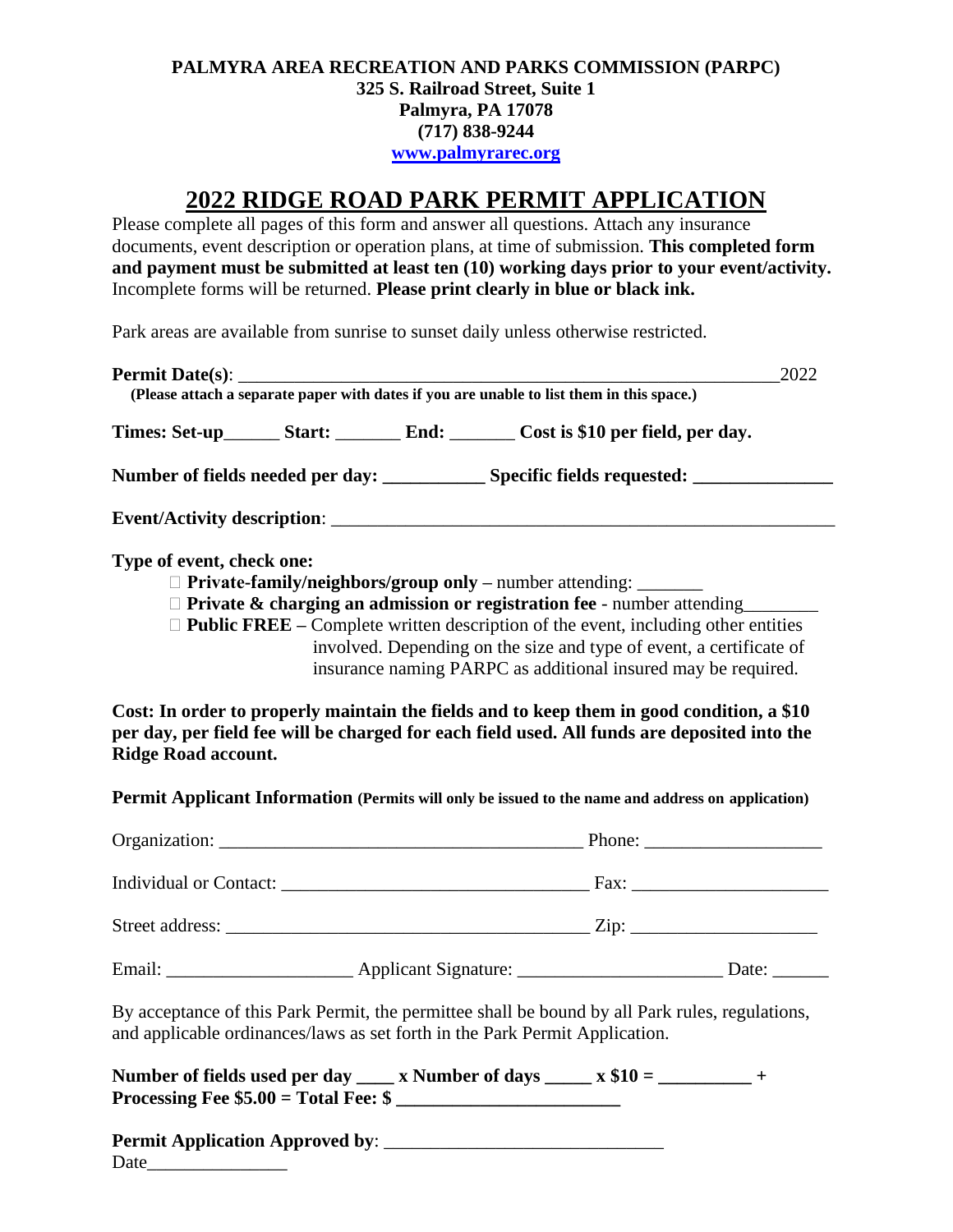### **PARK PERMIT APPLICATION REGULATIONS**

The Palmyra Area Recreation and Parks Commission reserves the right to reject a Permit Application if it believes the event or activity will unreasonably interfere with other existing or planned activities, including normal conduct and of PARPC parks or recreational facilities.

By submitting this Park Permit Application, the applicant is certifying that no expense will be borne by PARPC in connection with the event or activity described in this Application for which PARPC will not be fully reimbursed. Further, the applicant certifies that PARPC is not liable or responsible for any cost, effect, error, omission or loss of any kind associated with the event or activity listed herein, and PARPC is fully indemnified and held harmless from any claims or judgments arising from such use.

The PARPC reserves the right to: set special conditions regarding any planned use, require payment in advance or deny any Park Permit Application for failure to meet any of the stated conditions or because of past adverse experience involving the type of planned use of the applicant. Resident fees are specifically for residents or business owners located within PARPC's jurisdiction which includes the Borough of Palmyra, North Londonderry, and South Londonderry Townships. All others will be assessed non-resident fees.

## **PARK PERMIT HOLDER RESPONSIBILITIES**

Permittee is completely responsible for clean-up after their event. If PARPC has to clean-up, the permittee will be billed for all personnel and equipment costs, or \$150, whichever is greater. If it is determined by the PARPC that Police personnel must be present to ensure the safe operation of your event, the Permittee must pay for all personnel and equipment costs. PARPC reserves the right to require such payment in advance.

### **INSURANCE REQUIREMENTS**

### **Private Events with estimated attendance of 50 or below:**

- **1.** Applicants must agree with, and sign attached Waiver of Liability.
- **2**. Applicants must provide proof of Personal Auto Liability Coverage for themselves.

### **Private Events with estimated attendance of 51 or over of Public Events with no attendance limits:**

- **1.** Applicants must provide event Liability coverage of \$1,000,000 per occurrence and \$1,000,000 aggregate **or** Standard Liability coverage of \$1,000,000 per occurrence and \$2,000,000 aggregate.
- **2.** Applicants must provide Auto Liability of \$1,000,000 Combined Single Limit for Corporations and \$300,000 Combined Single Limit for individuals.

# **REFUND POLICY**

If you cancel your permit at least 45 days prior to the date of your event, you will receive a full refund. If you cancel your permit less than 45 days but prior to 21 days before your event, you will receive 50% refund. If you cancel your permit less than 21 days before your event, you will receive no refund. If PARPC cancels your event, we will either provide you a full refund or an alternate date for your event. Any and all rain date fees are non-refundable.